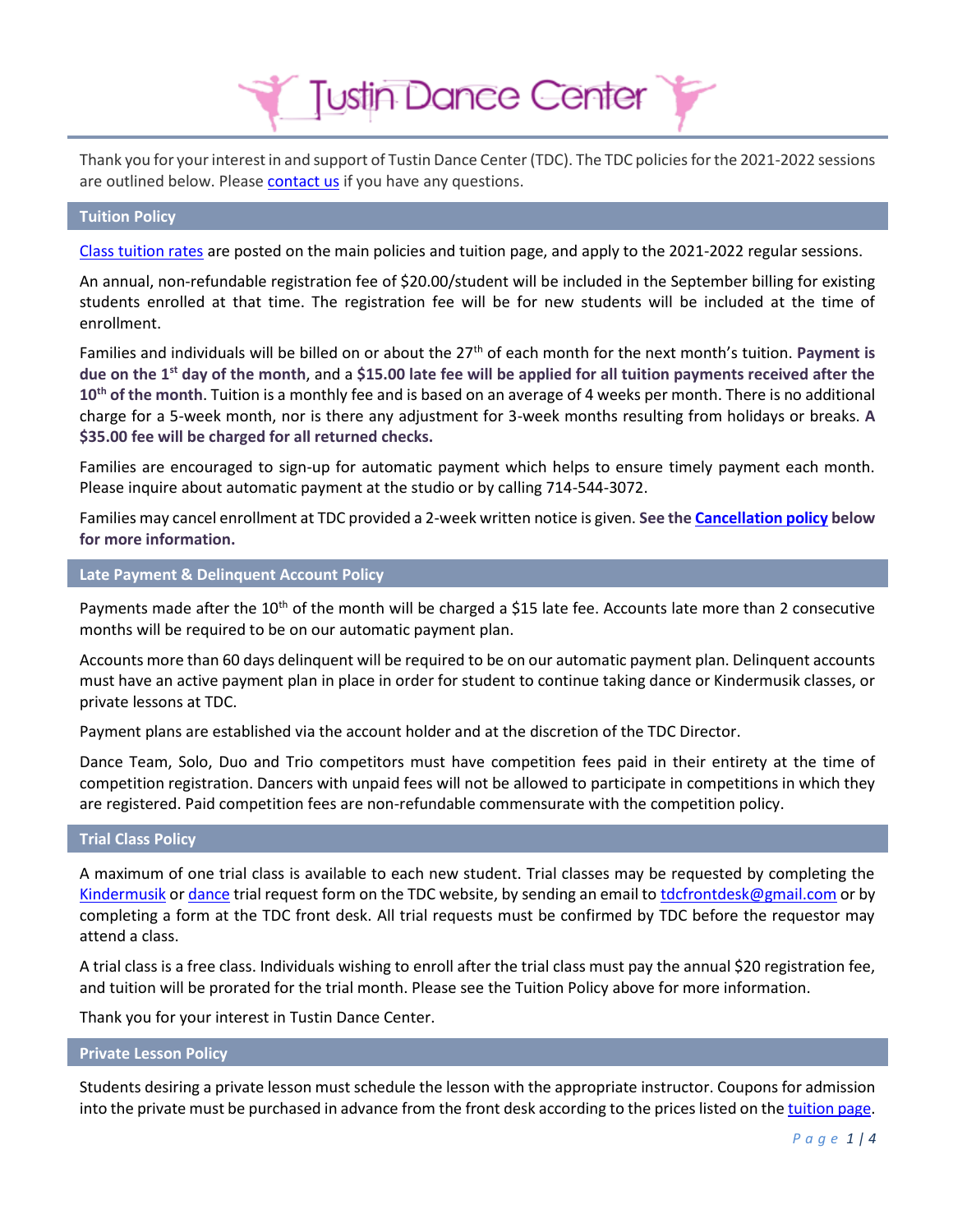The coupon must be given to the instructor prior to the beginning of the private lesson. If no front desk staff member is on duty at the time of the private lesson, a check payable to 'Tustin Dance Center' may be given to the instructor with the Instructor's name, and the date and time of the private lesson written on the memo line.

## **Private Lesson Choreographer's Fee (Including duos, trios, etc.)**

Students requesting choreography for a special event, a recital dance or a competition are required to pay a \$125.00 choreographer's fee. This fee will include compensation for choreographic research, music purchasing, music editing, and the choreographer's creative process. Fees will be made payable directly to the instructor at the time the private lessons are scheduled.

All competing Soloists, Duos and Trios must take classes in their respective genre according to their Solo, Duo or Trio contract.

## **Dance Attire Policy**

Students are expected to dress appropriately for their classes according to the following guidelines by dance style. Please note that all dancers, male and female, must have their hair pulled back off their face and secured at all times during dance class.

*Ballet*. Female dancers: Leotards and tights with hair combed back and secured in a tight, clean bun, with Ballet shoes. Male dancers: Black tights, white t-shirt, Ballet shoes.

*Tap*. Leotards and tights, or leotards with Jazz shorts or pants; Tap shoes.

*Jazz*. Leotards and tights, or Jazz pants/shorts; Jazz shoes.

*Hip-Hop*. T-shirt or tank top with Jazz pants, shorts or sweatpants (no jeans); tennis shoes.

**TDC dancers are not permitted to wear inappropriate clothing to class and to TDC performances, and under no circumstances are dancers allowed to reveal bare midriffs**.

Dancewear, dance bags, shoes and accessories are available for purchase in our studio store – 'The Backstage Boutique'.

#### **Attendance and Make-Up Policy**

There are no refunds for missed classes. However, If you miss a class, you may request a **Make-Up** appropriate for that student by contacting the TDC front-desk to schedule it.

The following criteria must be met in order to qualify for a make-up class:

- The student must be enrolled in at least one class at Tustin Dance Center.
- The student's Tustin Dance Center account must be current with no outstanding balance due.
- The Make-up class may be taken any time within two weeks prior to or within 30 days after a missed class or holiday.
- Once a Make-up slip is provided, the Make-up class must be taken within 30 days.
- Make-Ups may be disallowed for excessive absence from any class.
- Missed summer classes may not be made up in regular session classes or vice versa.

Classes may be closed or combined if there are fewer than 6 students enrolled.

Class time may be reduced to 35 – 45 minutes on any given day in which 4 or fewer students are present.

<span id="page-1-0"></span>**Cancellation & Absence Policy**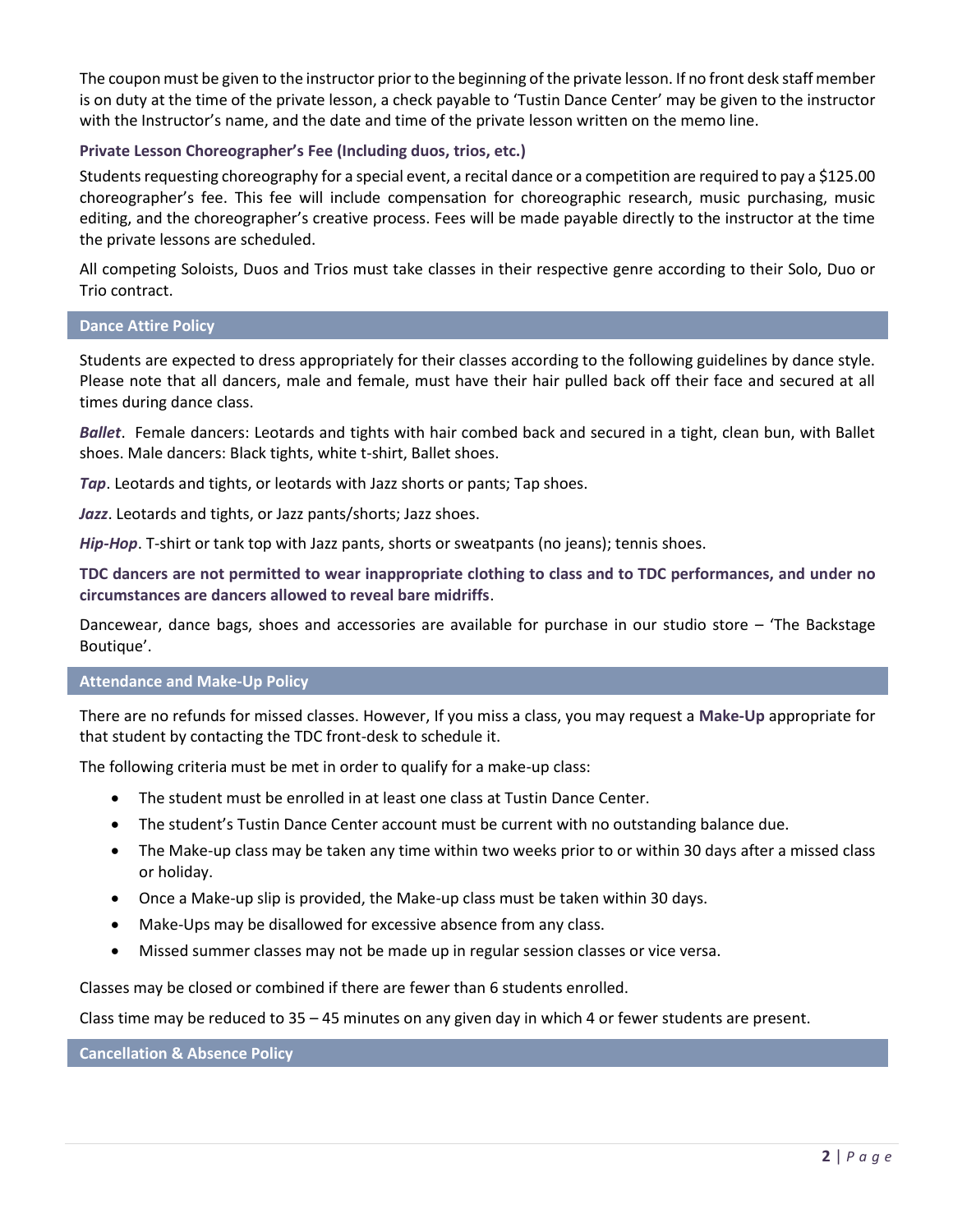If you cancel your enrollment in the studio or drop a class, you must do so in writing a minimum of 2-weeks prior to the 1<sup>st</sup> of the month. Failure to do so will result in a full billing for the following month and there will be no prorata adjustments. As noted above, there are no refunds for the annual registration fee or for Recital costume orders.

Students who are absent three consecutive times in any class without notice may be automatically dropped from that class. 'Dropped' students who wish to return to class are required to re-enroll, and may only do so if there is room in the class and upon re-payment of an additional registration fee.

#### **Observation Policy**

Visitors may observe classes through the viewing windows at the studio, however it is recommended that observers limit viewing time, as dancers are aware of your presence and can become distracted from their lesson. Observers may only enter the studio during class with prior permission from the instructor, or in the event of an emergency.

Parents are responsible for the supervision of non-dancing children at the studio at all times. Please treat the studio and the other families also present with the care, respect and safety each deserves.

### **Waiting Room Policy**

The waiting rooms and lobby at TDC are intended to provide a nice, comfortable and peaceful environment for parents, dancers and siblings waiting for students. Please exercise the care, respect and safety that the studio and the other families deserve at all times so that all may relax and enjoy their visit to TDC. To this end, we ask that there be no running or jumping on furniture, and that loud noise be kept to a minimum (we realize that babies often don't abide by our minimum noise rule!).

No food or drinks are allowed in the lobby or waiting rooms other than what is sold at TDC.

Thank you very much for your cooperation and support of Tustin Dance Center!

#### **Studio Closure Policy**

The studio is closed the week before Labor Day, Thanksgiving weekend, Christmas, and Easter breaks (as set by the Tustin Unified School District), Memorial Day, the Fourth of July, and the week after the annual Recital.

The studio is generally open on Martin Luther King Day, President's Day, Columbus Day, and Veteran's Day. View th[e Holiday Schedule](http://www.tustindance.com/TDC-Holiday-Schedule.html) for a complete listing of planned closures.

#### **Annual Recital Policy**

Our annual Recital is held in June, and we encourage friends and relatives to attend and to celebrate and enjoy the accomplishments of the students. For this exciting event, we rent a large theatre (e.g., Servite High School) and create a big production to showcase the many dancers who have worked so hard throughout the year.

June tuition will be pro-rated up until the date of studio closure at the end of spring session. Tuition includes recital week and day of recital.

During week of recital, students who participate in the annual recital will meet at recital venue for their designated dress rehearsal rather than attending classes at TDC. Students not participating in the annual recital will not be charged tuition for recital week.

Recital tickets are available for purchase online or at the theatre box office on day of event. Please make ticketing inquiries at the studio, by calling 714-544-3072 or by looking for updates on [www.tustindance.com.](http://www.tustindance.com/)

Recital participation by each student is optional, but the decision to participate must be made at the time costumes are ordered (typically in January each year). Costumes must be paid for in advance at the time of ordering and **there are no cancellations or refunds on costume orders**.